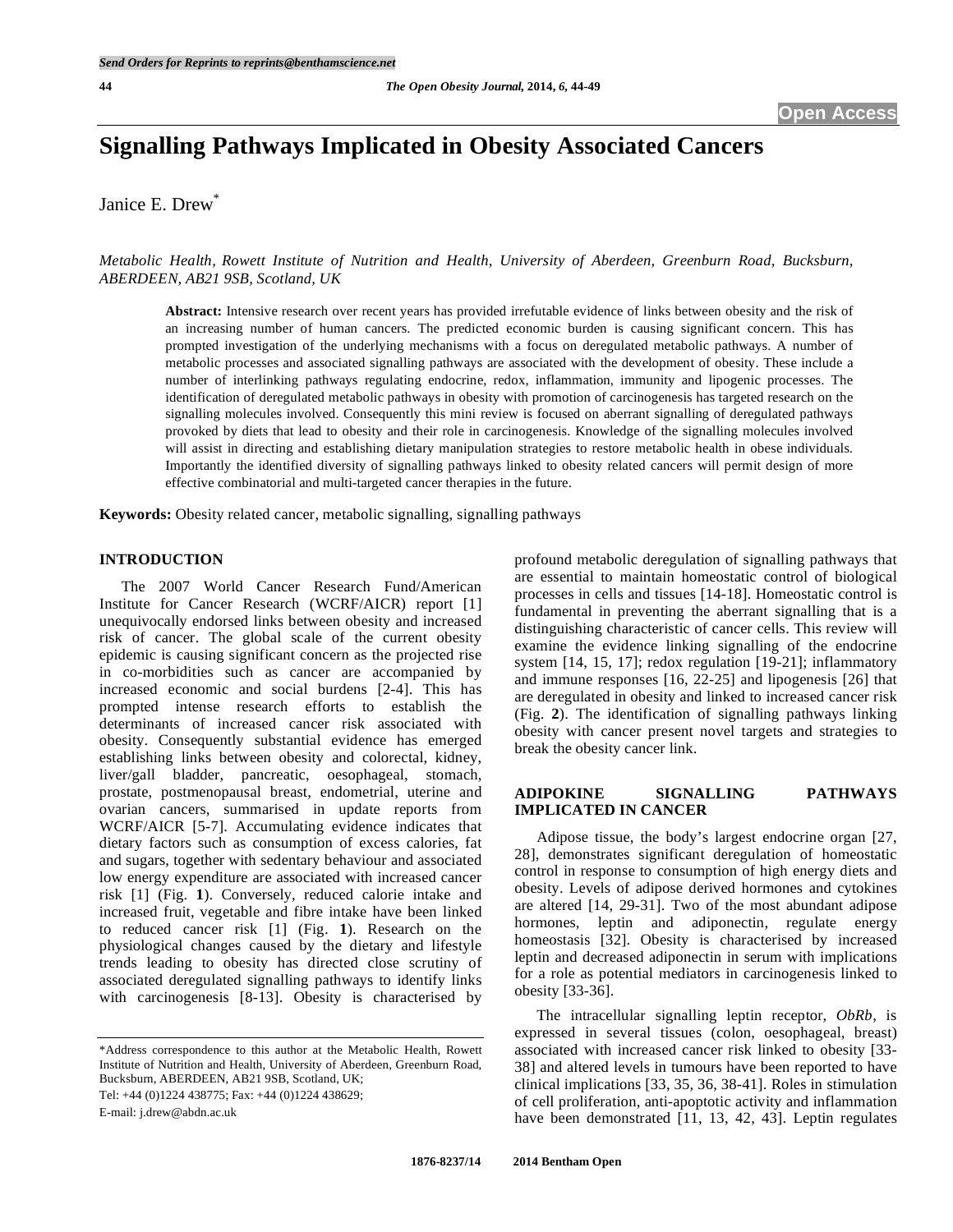

**Fig. (1).** Diet and lifestyle factors associated with obesity and increased cancer risk. Consumption of high energy diets, sendentary behaviour and increased age promote obesity and increased risk of cancer. Conversely, reduced calorie intake and increased fruit, vegetable and fibre intake have been linked to reduced obesity and cancer risk. Obesity is characterised by profound metabolic deregulation of signalling pathways, including those associated with the endocrine system, redox regulation, inflammation, immune responses and lipogenesis that are essential to maintain homeostatic control of biological processes in cells and tissues.Loss of homeostatic control leads to aberrant signalling that has similarities with the distinguishing characteristics of cancer cells.



**Fig. (2).** Signalling pathways implicated in obesity associated cancers. Obesity leads to elevated insulin, leptin, oestrogen levels and activation of associated receptor signalling. In parallel adiponectin levels fall with concomitant reduction in adiponectin signalling. Obesity and associated deregulation of signalling pathways leads to systemic and intracellular elevation of pro-inflammatory cytokines with increased oxidative stress. Deregulation of gene transcription and signalling pathways lead to promotion of cell proliferation and survival.

several signalling pathways, JAK/STAT3 (Janus kinase/signal transducer and activator of transcription 3), PI3K/Akt (phosphatidylinositol-4,5-bisphosphate 3-kinase/vakt murine thymoma viral oncogene homolog), mTOR (mammalian target of rapamycin) and MAPK (mitogenactivated protein kinase), that present targets for modulation of carcinogenesis. Leptin is also linked to inflammatory and immune responses [13,36,44], activating a number of inflammatory cytokines associated with cancer. Leptin

induced cytokines such as CXCL1 (chemokine CXC motif ligand 1) [13,41] and vascular perturbations leading to elevated VEGF (vascular endothelial growth factor) may be important in angiogenesis required for tumour growth [45].

 Adiponectin is an abundant adipokine that is decreased with increased visceral obesity [15, 17]. There are two adiponectin receptors, *ADIPOR1* and *ADIPOR2*, mediating signalling of full-length adiponectin and the truncated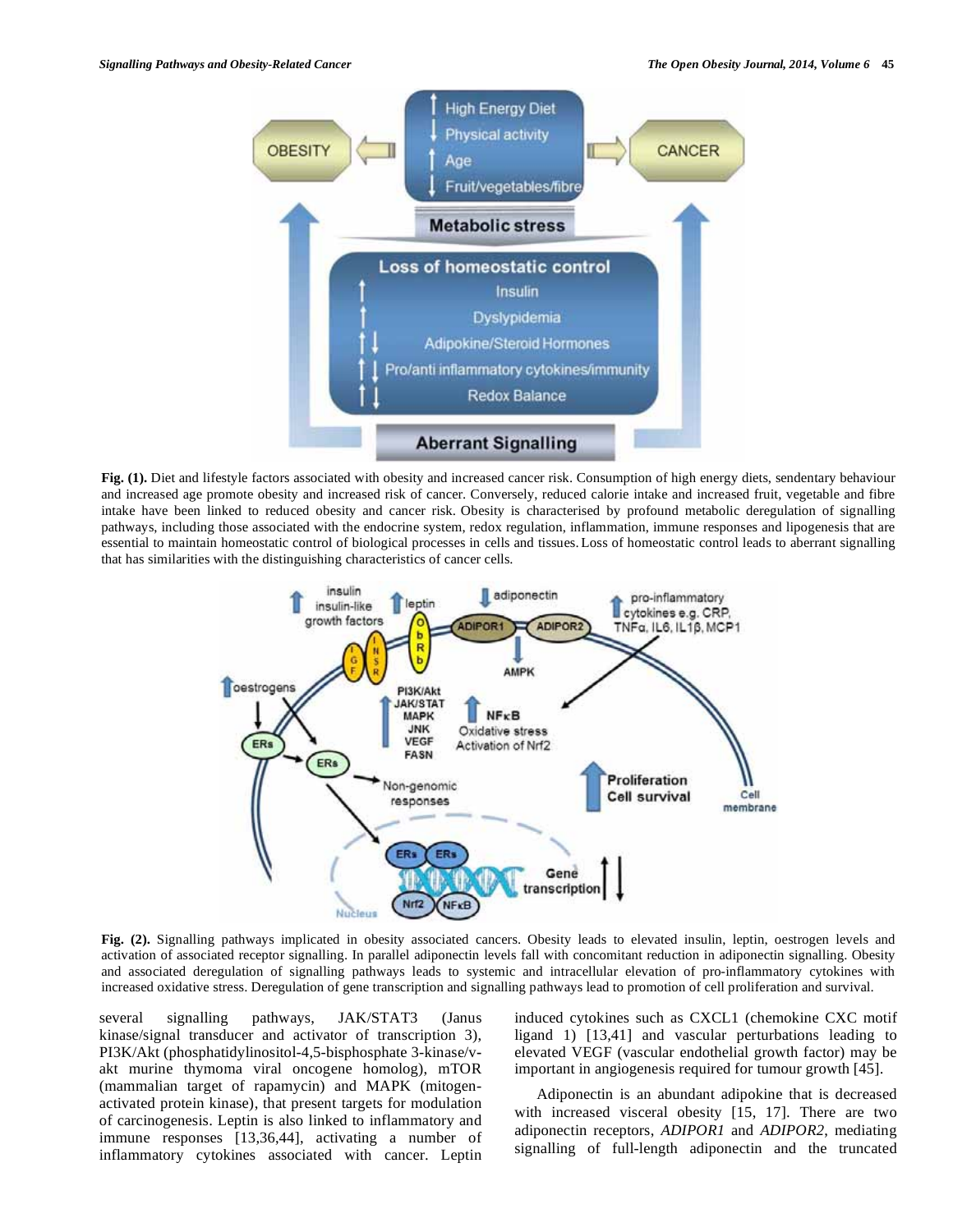globular portion of adiponectin [46]. These receptors are located in tissues prone to obesity related carcinogenesis and are expressed by colon and breast cancers [34, 35, 41, 42, 48]. Adiponectin stimulates phosphorylation of AMPK (5' adenosine monophosphate-activated protein kinase) to regulate cellular energy metabolism and protein synthesis [34]. Adiponectin has been demonstrated *in vitro* to counter leptin induced IL-6 (interleukin-6), NFKB (nuclear factor kappa-light-chain-enhancer of activated B cells) and STAT3 to reduce cell proliferation [12, 47]. Adiponectin is also reported to be associated with improved insulin regulation, blood glucose and triglyceride levels [48, 49].

#### **INSULIN AND INSULIN LIKE GROWTH FACTORS**

 Inappropriate glycaemic control is a feature of obesity with consequences for development of diabetes and risk of developing cancer [50]. Hyperglycaemia in response to obesity is associated with hyperinsulinemia and the promotion of uncontrolled cell growth associated with tumorigenesis [51, 52]. Insulin signalling is initiated via transmembrane receptors, insulin (INSR) and insulin growth factor (IGF) receptor hybrids (IGF/INSR) to activate intracellular signalling cascades that ultimately influence gene transcription and cellular processes regulating growth and differentiation [53]. Insulin receptors are expressed by cells linked to obesity related carcinogenesis and in cancer [37, 41]. INSRs activate PI3K/Akt and downstream activation of mTOR and, or MAPK to regulate cell growth and mitogenesis [52]. Similarly, increased circulating insulin-like growth factor-1 (IGF-1) in obese individuals activates PI3/Akt and MAPK [52]. IGF-I is also linked to increased risk and poor prognosis for several human obesity related cancers [54]. Bioavailable IGF-I is increased by hyperinsulinemia in obese individuals as a consequence of insulin induced decreases in IGF binding proteins [52]. Notably, VEGF is also induced by elevated insulin and IGF-I levels associated with obesity [55] and aggressive cancers [56, 57].

#### **STEROID HORMONES**

 Elevated levels of both total and free oestrogens produced by adipose tissue are linked with obesity related breast cancer [58]. Aromatase, responsible for oestrogen biosynthesis, is also elevated with obesity and can further influence the impact of oestrogens on carcinogenesis [24]. Activation of oestrogen receptors (ER) leads to canonical oestrogen response element (ERE)-dependent signalling. Oestrogen bound receptors activate EREs in promoter regions of target genes inducing transcription of genes regulating proliferation and angiogenesis [59]. Non-genomic effects following complex of ER with other receptors, such as EGFR (epidermal growth factor receptor) and IGR, leads to induction of MAPK and PI3K/Akt pathways [60]. In addition to oestrogen signalling effects on regulation of cell proliferation, mammalian cell metabolism of oestrogen generates DNA-reactive metabolites that cause DNA mutations associated with carcinogenesis [61].

 Links between obesity related cancers and the androgen hormones are more equivocal. However, there are links between obesity and aggressive prostate cancer [62]. This is attributed to promiscuous androgen receptor activity between androgens and circulating cytokines (IL-6), growth factors (IGF, epidermal growth factor) and stimulation of JAK/STAT and PI3K/Akt/mTOR promoting cell survival and proliferation [63].

 There has also been some interest in the extensive metabolic effects of glucocorticoids. These hormones are increased during calorie restriction and weight reduction [64] both factors associated with reduced cancer risk. Glucocorticoids activate glucocorticoid receptors to regulate transcription of genes intimately involved in regulation of apoptosis [15, 65-67]. Cell regulation of apoptosis is crucial in preventing carcinogenesis. Another aspect of glucocorticoid function is as an anti-inflammatory [68]. The role of glucocorticoids in limiting and resolving inflammation [69] could potentially be an important pathway linked to obesity related cancer.

# **OXIDATIVE STRESS, IMMUNITY AND INFLAMMATORY FACTORS**

 The cascade of deregulated metabolic pathways deriving from over consumption of nutrients and the development of obesity ultimately overwhelm redox defences [70]. The transcription factor Nrf2 (nuclear factor (erythroid-derived 2) like 2) has been identified as a key regulator of redox balance [71] and is deregulated in obesity [49]. Deregulation of Nrf2 regulated gene transcription has implications for a host of signaling pathways that are involved in detoxifying metabolites and damaged proteins, maintenance of redox balance and DNA repair [72]. This has implications for carcinogenesis since regulation of these processes is crucial to maintaining homeostasis, DNA integrity and cell regulation.

 Deregulation of metabolic pathways and the resultant oxidative stress in obesity is associated with activation of inflammatory and immune responses [73]. Immune and inflammatory responses are intimately linked with carcinogenesis [74]. This is characterised by increased NFKB activity, inappropriate production of pro-inflammatory cytokines, immune cell infiltration and disrupted tissue homeostasis [16, 22, 24, 75, 76]. Increases in circulating  $CRP$  (C-reactive protein),  $TNF\alpha$  (tumour necrosis factor alpha), IL6, IL1 $\beta$  (interleukin-1 beta) and macrophage attractants, such as MCP-1 (monocyte chemotactic protein-1) are generated as a consequence of the production of proinflammatory cytokines from excess adipose tissue [77]. This exacerbates the deregulated inflammatory and immune responses [77]. Cross-talk between insulin, leptin and adiponectin pathways are linked to activation of inflammatory cytokines associated with carcinogenesis [13, 78]. Mediation of these responses involves recruitment of NFKB, STAT3, c-jun-NH2 terminal protein kinase (JNK) pathways [77]. NFKB is recognised as an active player in tumour associated aberrant expression of genes involved in cell proliferation, apoptosis, angiogenesis and inflammation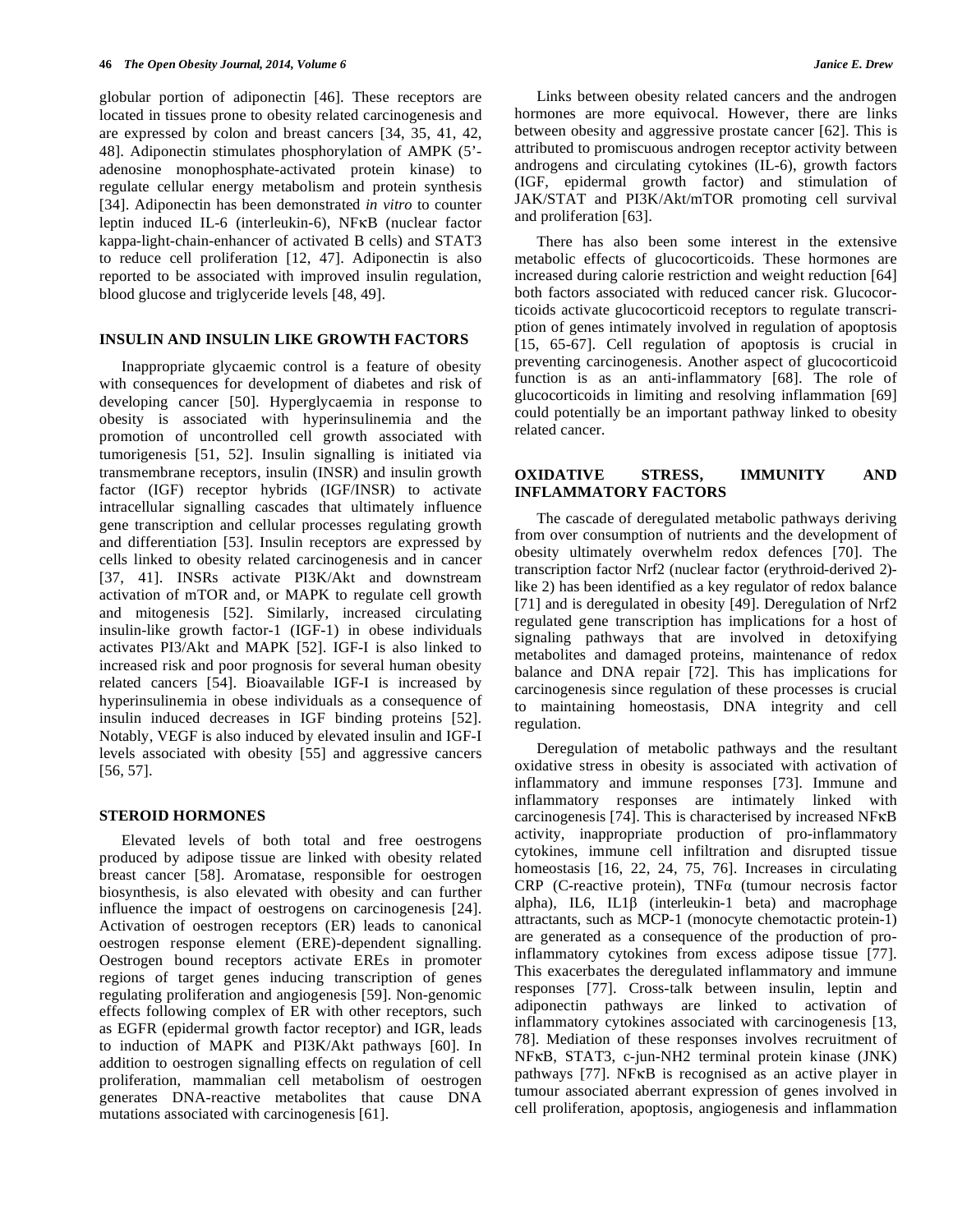[79]. It has been noted that insulin stimulated kinases, such as atypical PKCs activate NFKB [80, 81]. Atypical PKCs are overexpressed in a number of tissues associated with obesity related cancers, such as colon, kidney, liver, oesophagus and breast [82]. These interlinking pathways further emphasise the complexity in the processes of obesity associated carcinogenesis and warrant further investigation.

#### **LIPOGENIC PATHWAYS**

 Obesity is associated with activation of lipogenic pathways characterised by elevated levels of fatty acid synthase (FASN) [18]. Over expression of FASN is a common event in malignancies [26]. Elevated FASN has been identified as a prognostic indicator and is linked to therapy resistant tumours [83]. Increased lipogenesis via the AKT-mTORC1 (mechanistic target of rapamycin complex 1) pathway has also been linked to hepatocellular carcinoma [84]. While mTORC1, a nutrient and insulin sensor, is also emerging as a regulator of lipid homeostasis that may be implicated in carcinogenesis [85]. This may be relevant to obesity associated liver cancer. Further research in this area may also reveal other lipogenic pathways implicated in obesity related cancer.

# **CONCLUSION**

 The metabolic deregulation associated with obesity presents a number of interconnected pathways that have implications for carcinogenesis. This knowledge can inform on potential strategies to reduce cancer risk and also direct investigation of the potential of therapies that restore metabolic regulation to improve outcomes for cancer patients. A number of studies have demonstrated that reducing dietary energy consumption can restore homeostatic regulation of metabolic pathways and reduce obesity related cancers [54,86-88]. Investigation of the presence of receptors for the various signalling molecules and hormones deregulated in obesity in tissues prone to obesity related cancers may inform about the potential to manipulate these signalling pathways to prevent cancer. There has been limited study of the potential to influence outcomes for cancer patients using therapeutics directed at alleviating the disorders associated with the metabolic syndrome [89-91]. Diabetic therapies have been linked to reduction of some cancers, but not others [90]. Greater understanding of the interplay of deregulated metabolic pathways in carcinogenesis will be essential in directing appropriate and more effective therapeutic strategies for individuals and contribute to producing multi-targeted approaches to reduce therapy resistance. Thus further studies are warranted to determine appropriate strategies to combat obesity related cancer and develop novel combination therapies and multi-targeted approaches to provide more effective treatment of cancer patients.

# **CONFLICT OF INTEREST**

 The authors confirm that this article content has no conflicts of interest.

# **ACKNOWLEDGEMENTS**

 Grant support: The Scottish Government's Rural and Environment Science and Analytical Services Division. Declaration of interest: The author declares that there is no conflict of interest.

#### **REFERENCES**

- [1] World Cancer Research Fund/American Institute for Cancer Research. Food Nutrition, Physical Activity, and the Prevention of Cancer: a Global Perspective. Washington DC: AICR 2007.
- [2] Butland B, Jebb S, Kopelman P, *et al*. Tackling Obesities: Future Choices-Project Report. 2nd Ed. Government; Office for Science 2007. Available: http: //www.bis.gov.uk/assets/foresight/d ocs/obesity/17.pdf
- [3] Wang YC, McPherson K, Marsh T, Gortmaker SL, Brown M. Health and economic burden of the projected obesity trends in the USA and the UK. Lancet 2011; 378: 815-25.
- [4] Keaver L, Webber L, Dee A, *et al*. Application of the UK Foresight Obesity Model in Ireland: The health and economic consequences of projected obesity trends in Ireland. PLoS One 2013; 8: e79827.
- [5] World Cancer Research Fund/American Institute for Cancer Research. Continuous Update Project Breast Cancer 2010 Report Washington DC: AICR 2010.
- [6] World Cancer Research Fund/American Institute for Cancer Research. Continuous Update Project Colorectal Cancer 2011 Report Washington DC: AICR 2011.
- [7] World Cancer Research Fund/American Institute for Cancer Research. Continuous Update Project Pancreatic Cancer 2012 Report. Washington DC: AICR 2012.
- [8] Aparicio T, Guileau S, Goiot H, *et al*. Leptin reduces the development of the initial precancerous lesions induced by azoxymethane in the rat colonic mucosa. Gastroenterol 2004; 126: 499-510.
- [9] Kiunga GA, Raju J, Sabljic N, Bajaj G, Good CK, Bird RP. Elevated insulin receptor expression in experimentally induced colonic tumours. Cancer Lett 2004; 211: 145-53.
- [10] Aparicio T, Kotelevets L, Tsocas A, *et al*. Leptin stimulates the proliferation of human colon cancer cells *in vitro* but does not promote the growth of colon cancer xenografts in nude mice nor intestinal tumourigenesis in ApcMin/+ mice. Gut 2005; 54: 1136- 45.
- [11] Fenton JI, Hursting SD, Perkins SN, Hord NG. Leptin induces an Apc genotype-associated colon epithelial cell chemokine production pattern associated with macrophage chemotaxis and activation. Carcinogenesis 2007; 28: 455-64.
- [12] Fenton JI, Birmingham JM, Hursting SD, Hord NG. Adiponectin blocks multiple signalling cascades associated with leptin-induced cell proliferation in Apc Min/+colon epithelial cells. Int J Cancer  $2008 \cdot 122 \cdot 2437 - 45$
- [13] Padidar S, Farquharson AJ, Williams LM, *et al*. Leptin upregulates pro-inflammatory cytokines in discrete cells within mouse colon. J Cell Physiol 2011; 226: 2123-30.
- [14] Ostlund RE Jr, Yang JW, Klein S, Gingerich R. Relation between plasma leptin concentration and body fat, gender, diet, age, and metabolic covariates. J Clin Endocrinol Metab 1996; 81: 3909-13.
- [15] Hu E, Liang P, Spiefelman BM. AdipoQ is a novel adipose-specific gene dysregulated in obesity. J Biol Chem 1997; 271: 10697-703.
- [16] Wellen KE, Hotamisligil GS. Obesity-induced inflammatory changes in adipose tissue. J Clin Invest 2003; 112: 1785-8.
- [17] Yildiz BO, Suchard MA, Wong ML, McCann SM, Licinio J. Alterations in the dynamics of circulating grehlin, adiponectin, and leptin in human obesity. Proc Natl Acad Sci USA 2004; 101: 10434-39.
- [18] Berndt J, Kovacs P, Ruschke K, *et al*. Fatty acid synthase gene expression in human adipose tissue: association with obesity and type 2 diabetes. Diabetologia 2007; 50: 1472-80.
- [19] Vincent HK, Taylor AG. Biomarkers and potential mechanisms of obesity-induced oxidant stress in humans. Intl J Obes 2006; 30: 400*-*18.
- [20] Esposito K, Ciotola M, Schisano B, *et al*. Oxidative stress in the metabolic syndrome. J Endocrinol Invest 2006; 29: 791-5.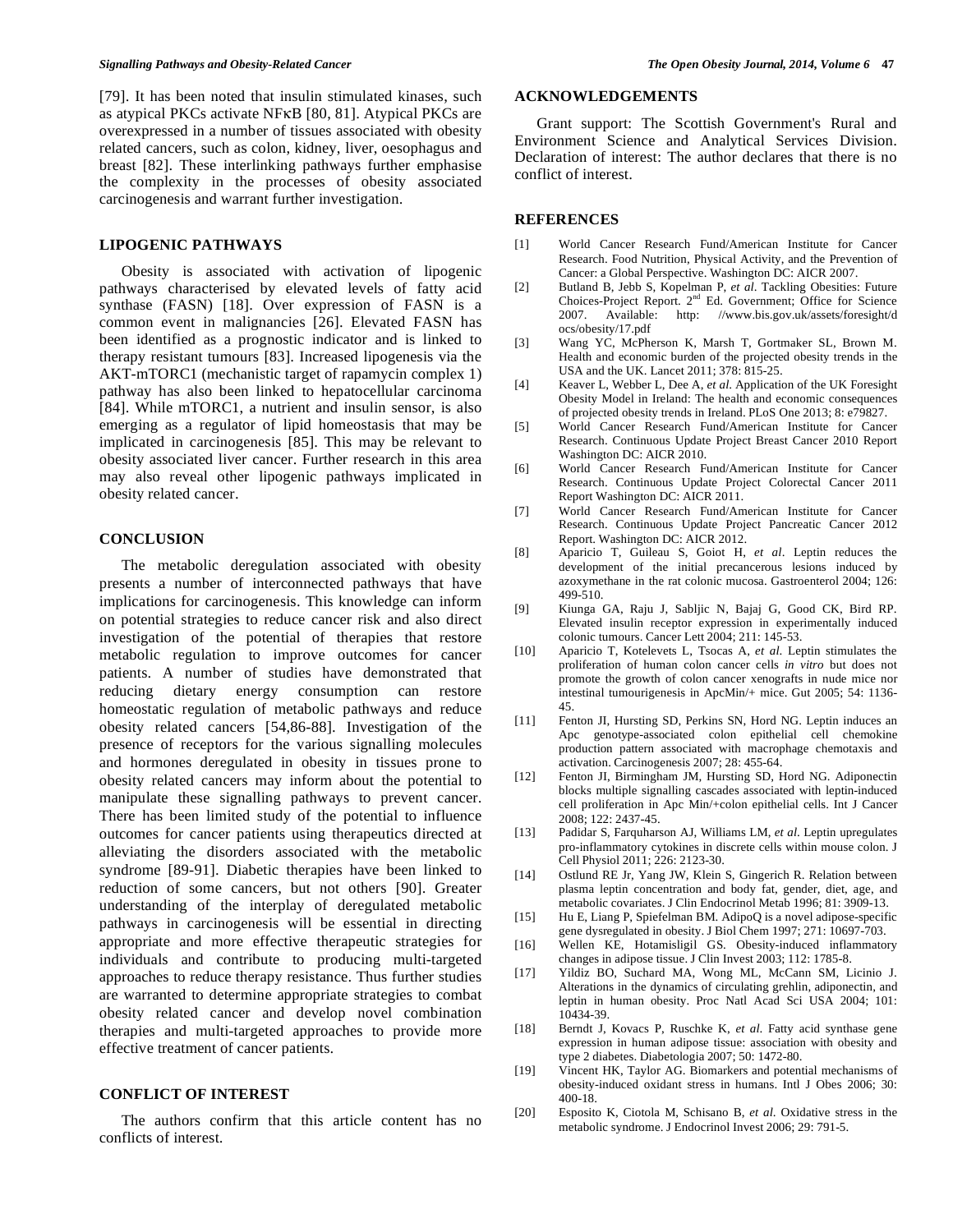- [21] Pihl E, Zilmer K, Kullisaar T, Kairane C, Magi A, Zilmer M. Atherogenic inflammatory and oxidative stress markers in relation to overweight values in male former athletes. Int J Obes 2006; 30: 141*-*6.
- [22] Hotamisligil GS, Shargill NS, Spiegelman BM. Adipose expression of tumor necrosis factor-alpha: direct role in obesity-linked insulin resistance. Science 1993; 259: 87-91.
- [23] Olefsky JM, Glass CK. Macrophages, inflammation, and insulin resistance. Ann Rev Physiol 2010; 72: 219-46.
- [24] Morris PG, Hudis CA, Giri D, *et al*. Inflammation and increased aromatase expression occur in the breast tissue of obese women with breast cancer. Cancer Prev Res Phila 2011; 4: 1021-9.
- [25] Arcidiacono B, Iiritano S, Nocera A, *et al*. Inflammation insulin resistance and cancer risk: an overview of the pathogenetic mechanisms. Exp Diabetes Res 2012; 2012: 789174.
- [26] Menendez JA, Lupu R. Fatty acid synthase and the lipogenic phenotype in cancer pathogenesis. Nat Rev Cancer 2007; 7: 763*-* 77.
- [27] Kershaw EE, Flier JS. Adipose tissue as an endocrine organ. J Clin Endocrinol Metab 2004; 89: 2548-56.
- [28] Cinti S. The adipose organ. Prostaglandins Leukot Essent Fatty Acids 2005; 73: 9-15.
- [29] Fatouros IG, Tournis S, Leontsini D, *et al*. Leptin and adiponectin responses in overweight inactive elderly following resistance training and detraining are intensity related. J Clin Endocrinol Metab 2005; 90: 5970-7.
- [30] Al-Lahham SH, Roelofsen H, Priebe M, *et al*. Regulation of adipokine production in human adipose tissue by propionic acid. Eur J Clin Invest 2010; 40: 401-7.
- [31] Dutheil F, Lesourd B, Courteix D, Chapier R, Dore E, Lac G. Blood lipids and adipokines concentrations during a 6-month nutritional and physical activity intervention for metabolic syndrome treatment. Lipids Health Dis 2010; 9: 148.
- [32] Friedman JM, Halaas JL. Leptin and the regulation of body weight in mammals. Nature 1998; 395: 763*-*70.
- [33] Garofalo C, Koda M, Cascio S, *et al*. Increased expression of leptin and the leptin receptor as a marker of breast cancer progression: possible role of obesity-related stimuli. Clin Cancer Res 2006; 12: 1447-53.
- [34] Kelesidis I, Kelesidis T, Mantzoros CS. Adiponectin and cancer: a systematic review. Br J Cancer 2006; 94: 1221*-*5.
- [35] Howard JM, Cathcart MC, Healy L, *et al*. Leptin and adiponectin receptor expression in oesophageal cancer. Br J Surg 2014; 101: 643-52.
- [36] Abolhassani M, Aloulou N, Chaumett MT, *et al*. Leptin receptorrelated immune response in colorectal tumors: the role of colonocytes and interleukin-8. Cancer Res 2008; 68: 9423-32.
- [37] Drew JE, Farquharson AJ, Padidar S, *et al*. Insulin, leptin and adiponectin receptors in colon: regulation relative to differing body adiposity independent of diet and in response to dimethylhydrazine. Amer J Physiol *-* Gastrointest Liver Physiol 2007; 293: G682-91.
- [38] Uddin S, Bavi P, Hussain AR, *et al*. Leptin receptor expression in Middle Eastern colorectal cancer and its potential clinical implication. Carcinogenesis 2009; 30: 1832-40.
- [39] Paik SS, Jang SM, Jang KS, Lee KH, Choi D, Jang SJ. Leptin expression correlates with favorable clinicopathologic phenotype and better prognosis in colorectal adenocarcinoma. Ann Surg Oncol 2009; 16: 297-303.
- [40] Stachowicz M, Mazurek U, Nowakowska-Zajdel E, Niedworok E, Fatyga E, Muc-Wierzgon M. Leptin and its receptors in obese patients with colorectal cancer. J Biol Regul Homeost Agents 2010; 24: 287-95.
- [41] Farquharson AJ, Steele RJ, Carey FA, Drew JE. Novel multiplex method to assess insulin, leptin and adiponectin regulation of inflammatory cytokines associated with colon cancer. Mol Biol Reports 2012; 39: 5727-33.
- [42] Hoda MR, Keely SJ, Bertelsen LS, Junger WG, Dharmasena D, Barrett KE. Leptin acts as a mitogenic and antiapoptotic factor for colonic cancer cells. Br J Surg 2007; 94: 346-54.
- [43] Ogunwobi OO, Beales IL. Cyclo-oxygenase-independent inhibition of apoptosis and stimulation of proliferation by leptin in human colon cancer cells. Dig Dis Sci 2007; 52: 1934-45.
- [44] Fantuzzi G, Faggioni R. Leptin in regulation of immunity, inflammation and hematopoiesis. J Leukocyte Biol 2000; 68: 437- 6.
- [45] Hursting SD, Hursting MJ. Growth signals, inflammation, and vascular perturbations: mechanistic links between obesity, metabolic syndrome, and cancer. Arterioscler Thromb Vasc Biol 2012; 32: 1766-70.
- [46] Yamauchi T, Kamon J, Ito Y, *et al*. Cloning of adiponectin receptors that mediate antidiabetic metabolic effects. Nature 2003: 423: 762*-*9.
- [47] Fenton JI, Birmingham JM. Adipokine regulation of colon cancer: adiponectin attenuates interleukin-6-induced colon carcinoma cell proliferation *via* STAT-3. Mol Carcinog 2010; 49: 700-9.
- [48] Knobler H, Benderly M, Boyko V, *et al*. Adiponectin and the development of diabetes in patients with coronary artery disease and impaired fasting glucose. Eur J Endocrinol 2006; 154: 87-92.
- [49] Schneider KS, Chan JY. Emerging role of Nrf2 in adipocytes and adipose biology. Adv Nutr 2013; 4: 62-6.
- [50] Andersen DK. Diabetes and cancer: placing the association in perspective. Curr Opin Endocrinol Diabetes Obes 2013; 20: 81-6.
- [51] Durai R, Yang W, Gupta S, Seifalian AM, Winslet MC. The role of the insulin-like growth factor system in colorectal cancer: review of current knowledge. Int J Colorectal Dis 2005; 20: 203-20.
- [52] Pollak M. Insulin and insulin-like growth factor signalling in neoplasia. Nat Rev Cancer 2008; 8: 915-28.
- [53] Belfiore A, Frasca F, Pandini G, Sciacca L, Vigneri R. Insulin receptor isoforms and insulin receptor/insulin-like growth factor receptor hybrids in physiology and disease. Endocr Rev 2009; 30: 586-23.
- [54] Hursting SD, Smith SM, Lashinger LM, Harvey AE, Perkins SN. Calories and carcinogenesis: lessons learned from 30 years of calorie restriction research. Carcinogenesis 2010; 31: 83-9.
- [55] Loebig M, Klement J, Schmoller A, *et al*. Evidence for a relationship between VEGF and BMI independent of insulin sensitivity by glucose clamp procedure in a homogenous group healthy young men. PLoS One 2010; 59: e12610.
- [56] Cao D, Hou M, Guan YS, Jiang M, Yang Y, Gou HF. Expression of HIF-1alpha and VEGF in colorectal cancer: association with clinical outcomes and prognostic implications. BMC Cancer 2009; 9: 432.
- [57] Liu Y, Tamimi RM, Collins LC, *et al*. The association between vascular endothelial growth factor expression in invasive breast cancer and survival varies with intrinsic subtypes and use of adjuvant systemic therapy: results from the Nurses' Health Study. Breast Cancer Res Treat 2011; 129: 175-84.
- [58] Rock CL, Pande C, Flatt SW, *et al*. Favorable changes in serum oestrogens and other biologic factors after weight loss in breast cancer survivors who are overweight or obese. Clin Breast Cancer 2013; 13: 188-5.
- [59] Péqueux C, Raymond-Letron I, Blacher S, *et al*. Stromal oestrogen  $receptor-\alpha$  promotes tumor growth by normalizing an increased angiogenesis. Cancer Res 2012; 72: 3010-9.
- [60] Kato S, Endoh H, Masuhiro Y, *et al*. Activation of the oestrogen receptor through phosphorylation by mitogen-activated protein kinase. Science 1995; 270: 1491*-*4.
- [61] Cavalieri EL, Rogan EG. Unbalanced metabolism of endogenous oestrogens in the etiology and prevention of human cancer. J Steroid Biochem Mol Biol 2011; 125: 169-80.
- [62] Jayachandran J, Bañez LL, Aronson WJ, *et al*. Obesity as a predictor of adverse outcome across black and white race: results from the Shared Equal Access Regional Cancer Hospital (SEARCH) Database. Cancer 2009; 115: 5263-71.
- [63] Lonergan PE, Tindall DJ. Androgen receptor signaling in prostate cancer development and progression. J Carcinog 2011; 10: 20.
- [64] Fontana L. Neuroendocrine factors in the regulation of inflammation: excessive adiposity and calorie restriction. Exp Gerontol 2009; 44: 41-5.
- [65] Wang Z, Malone MH, He H, McColl KS, Distelhorst CW. Microarray analysis uncovers the induction of the proapoptotic BH3-only protein Bim in multiple models of glucocorticoidinduced apoptosis. J Biol Chem 2003; 278: 23861*-*67.
- [66] Lu NZ, Collins JB, Grissom SF, Cidlowski JA. Selective regulation of bone cell apoptosis by translational isoforms of the glucocorticoid receptor. Mol Cell Biol 2007; 27: 7143*-*60.
- [67] Schlossmacher G, Platt E, Davies A, Meredith S, White A. Glucocorticoid receptor-mediated apoptosis in small-cell lung cancer requires interaction with BCL2. Endocr Relat Cancer 2013; 20: 785-95.